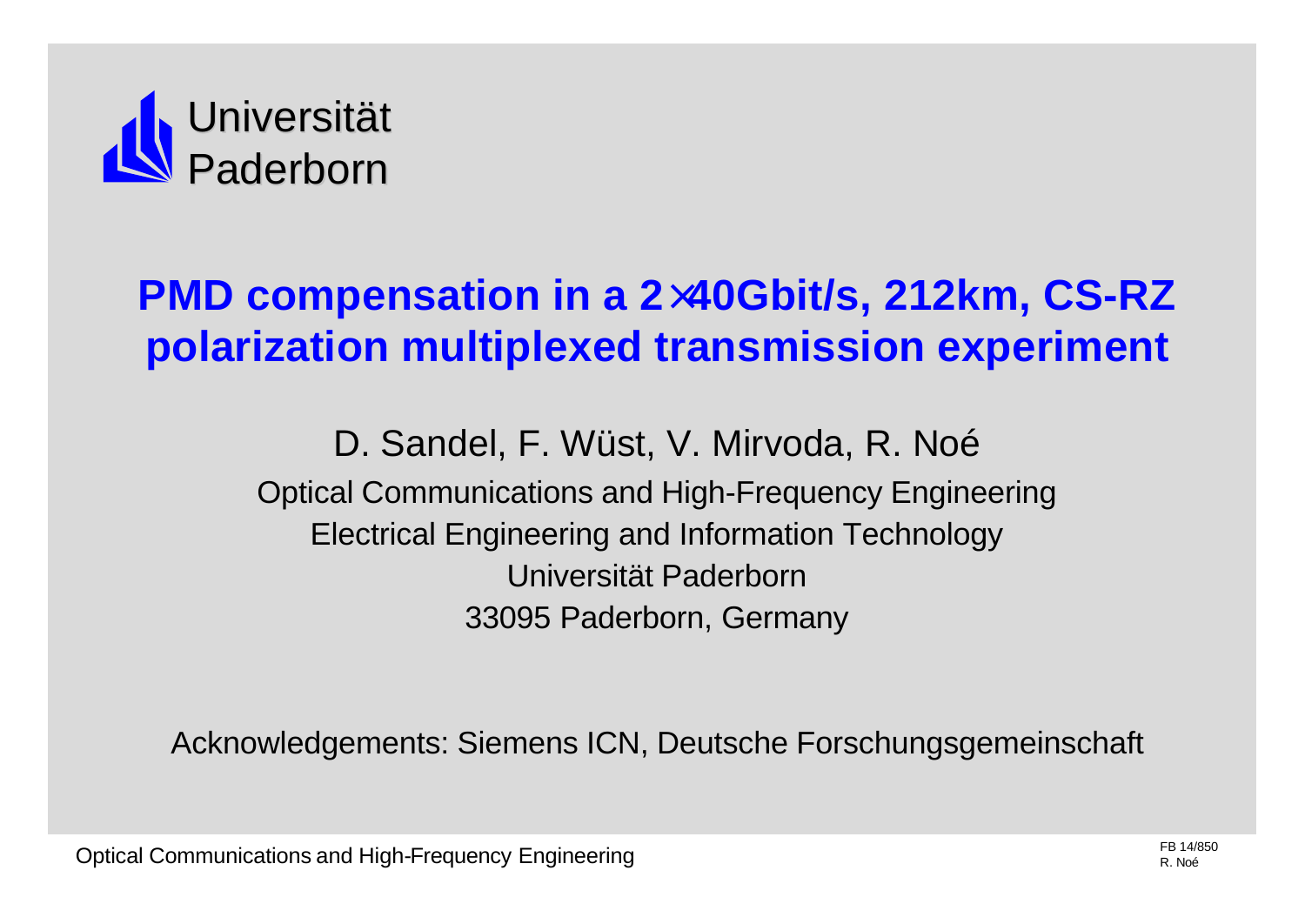# **Motivation**

- Polarization division multiplex (PolDM) is attractive to double fiber capacity.
- **DEMUX** at the RX side requires endless polarization control.
- Referred to the same per-channel bit rate PolDM tolerates less PMD than standard transmission.
- **PMD** compensation is also required.
- $\blacksquare$  No extra optics or high-frequency electronics should be needed to generate error signals.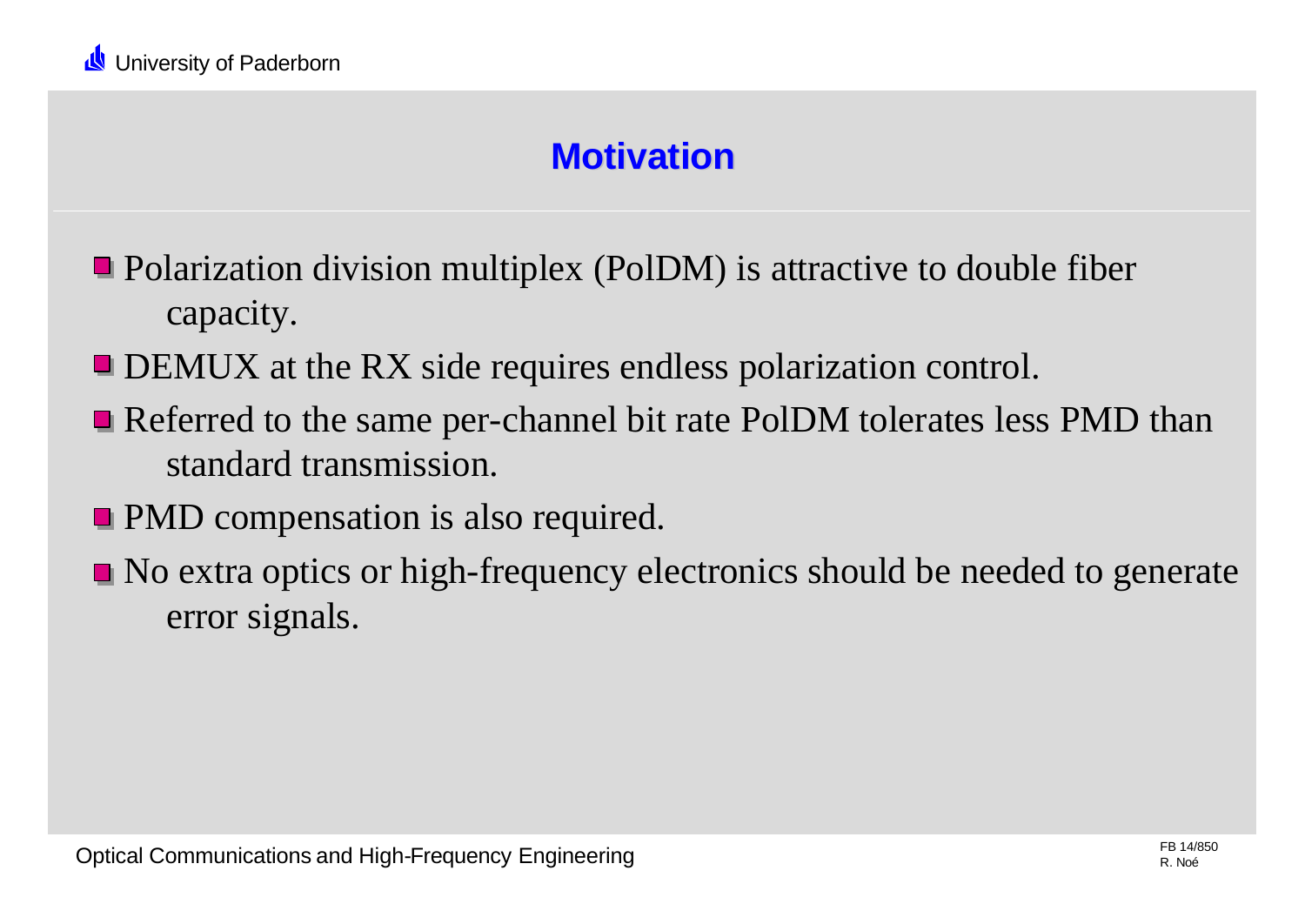## **Interference and RZ arrival time variation in the presence of interchannel phase modulation**



Optical Communications and High-Frequency Engineering FB 14/850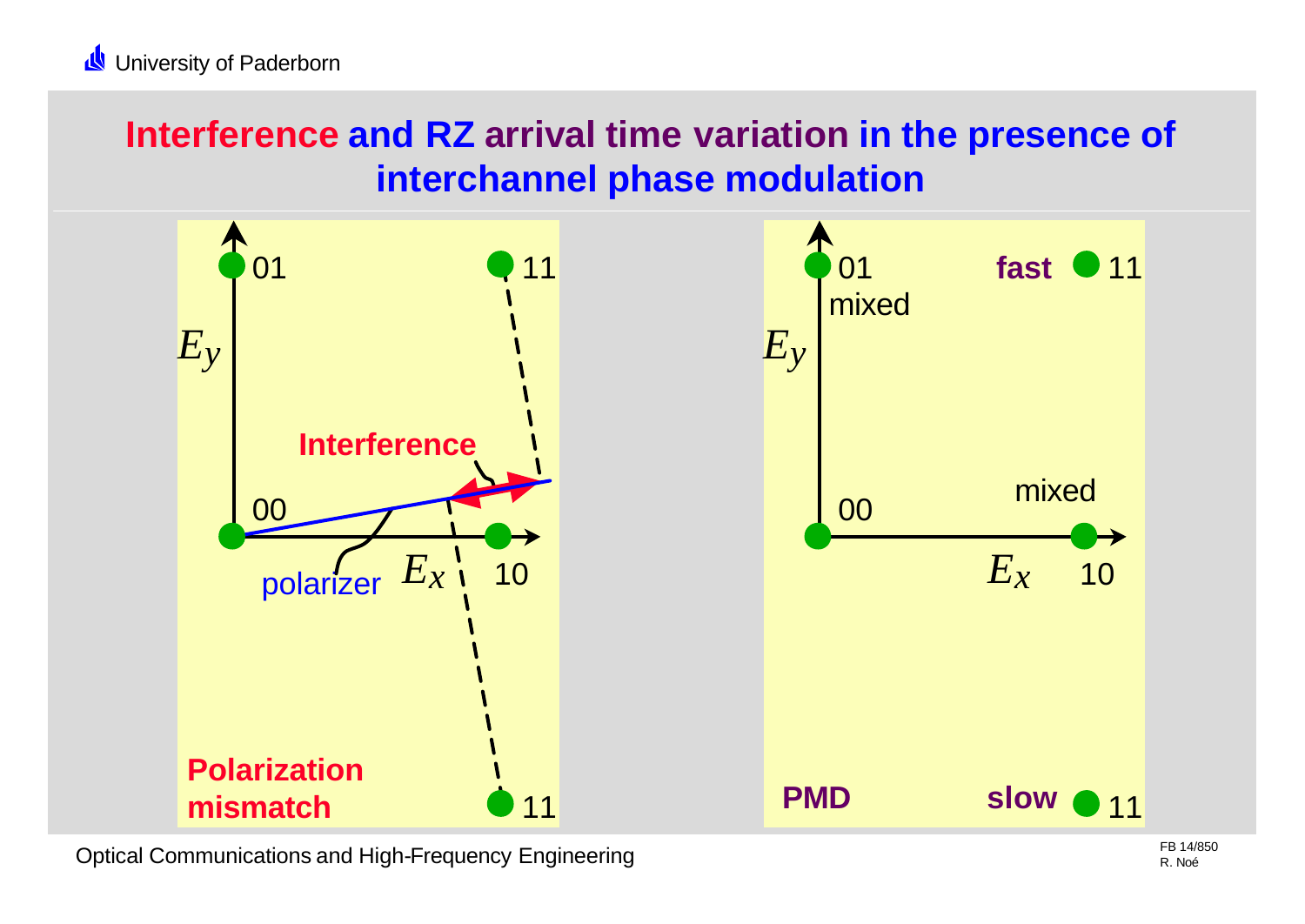#### **Experimental setup**

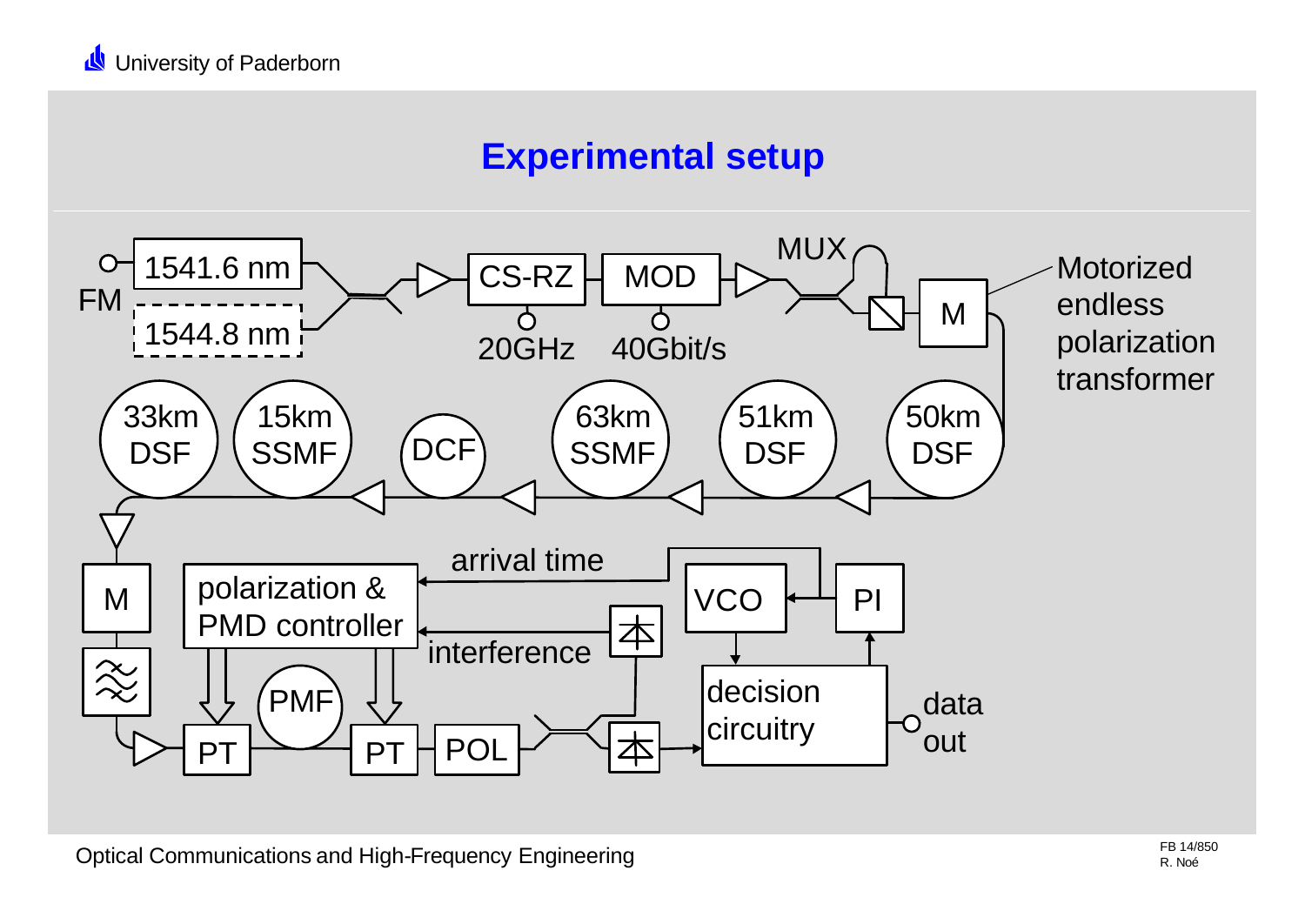# **Bessel spectrum in control receiver**

- Even vs. odd Bessel line powers fluctuate as function of mean interchannel phase difference.
- J2, J3, J4 are detected. ■ Suitable power weighting makes signal independent of phase fluctuations and, to first order, of differential phase modulation index.

$$
h \sim p \Delta f_{\text{peak}-\text{peak}} t = 4.2
$$
  
240MHz 5.6ns

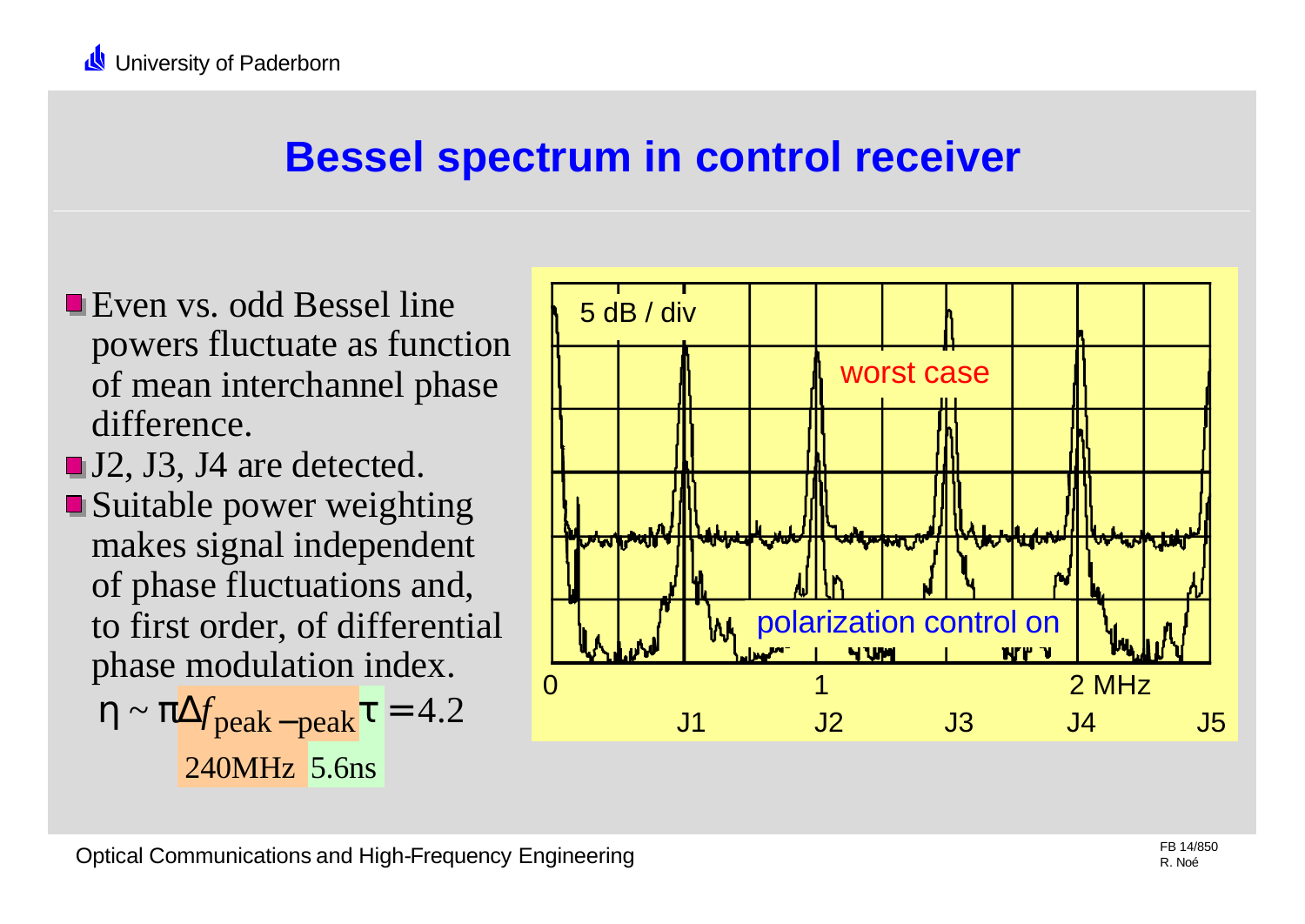# $\bm{\mathsf{rms}}$  arrival time variation  $\Delta \hat{t}_{rms}$  vs. DGD [ps]



sensitivity 150fs, measured in 4.8μs

Optical Communications and High-Frequency Engineering FB 14/850<br>R. Noé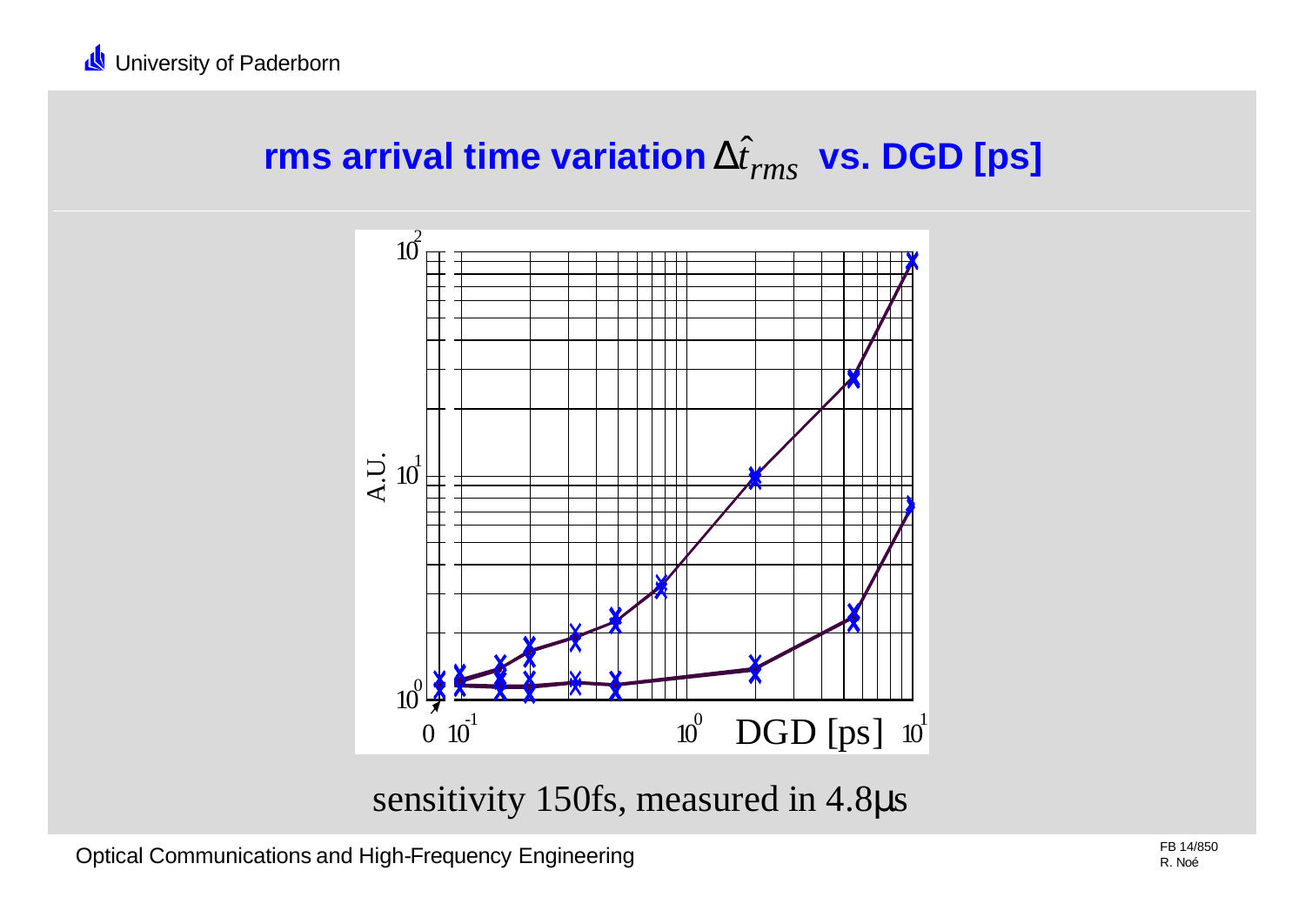#### **RZ PolDM eye diagrams with 212km of fiber**



back-to-back after 212km,



4ps in compensator



after 212km, without PMD compensation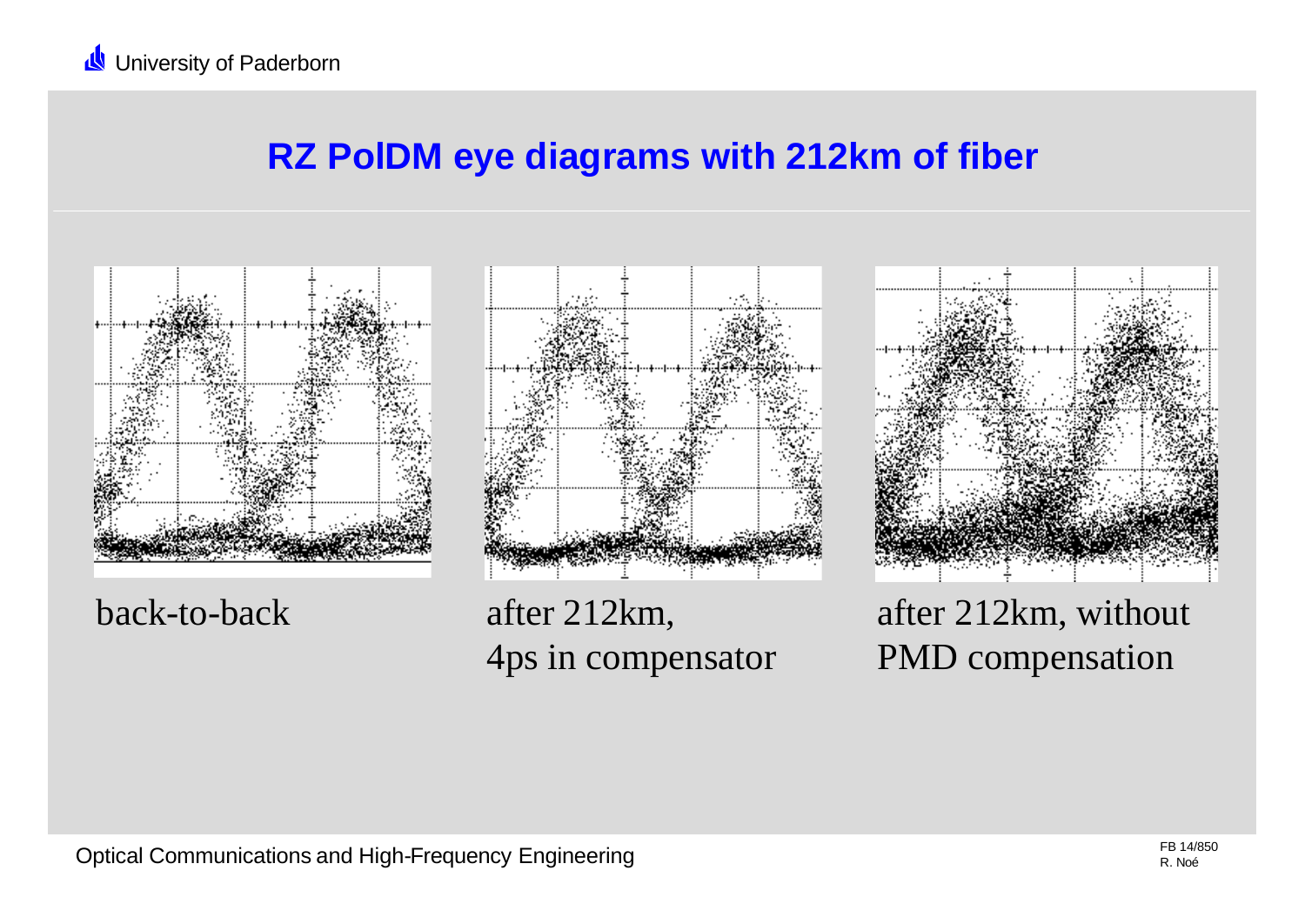#### **RZ PolDM eye diagrams with PMD emulator**





same as left side but without PMD compensation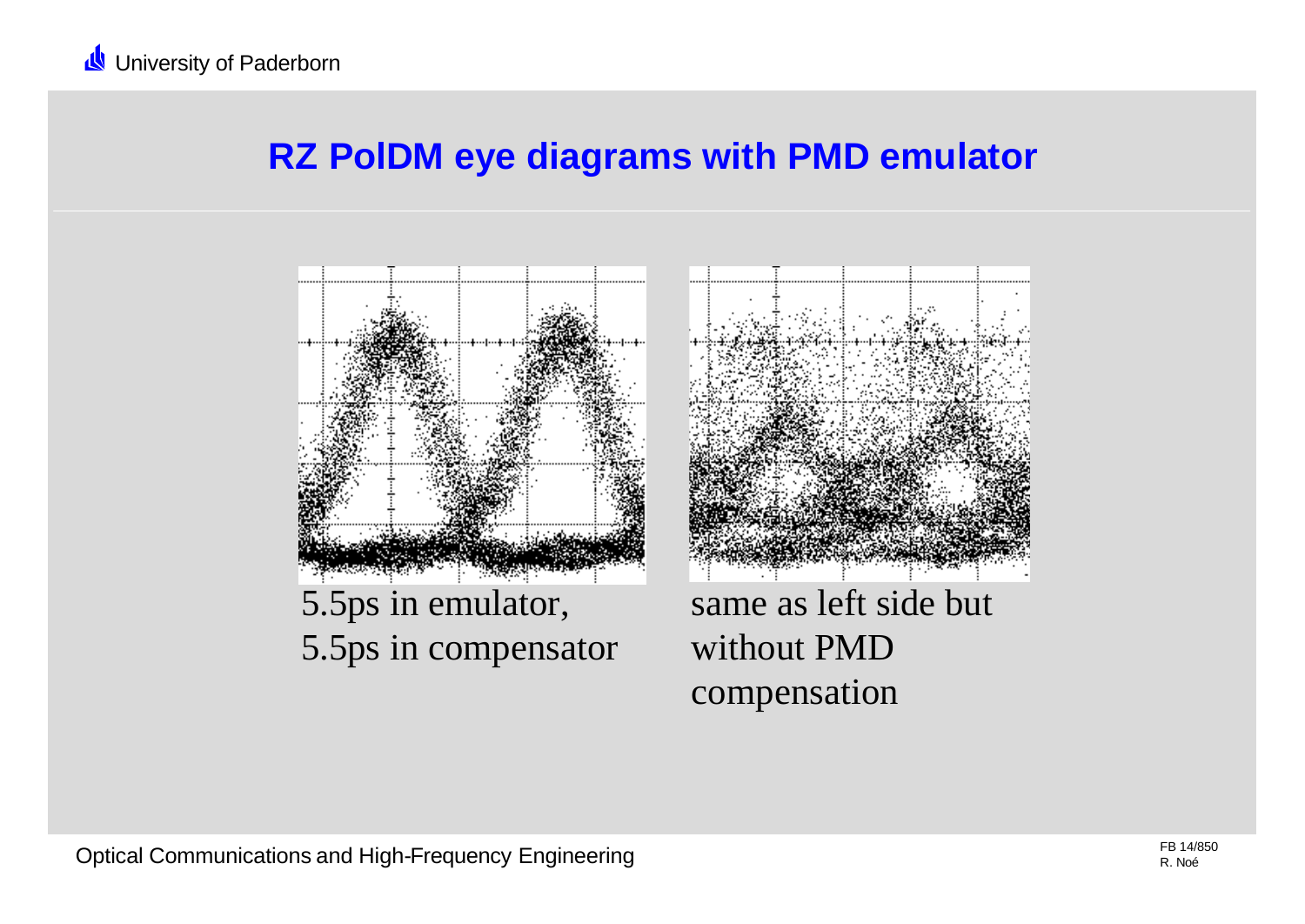#### **Prescaled clock spectra with PMD emulator**

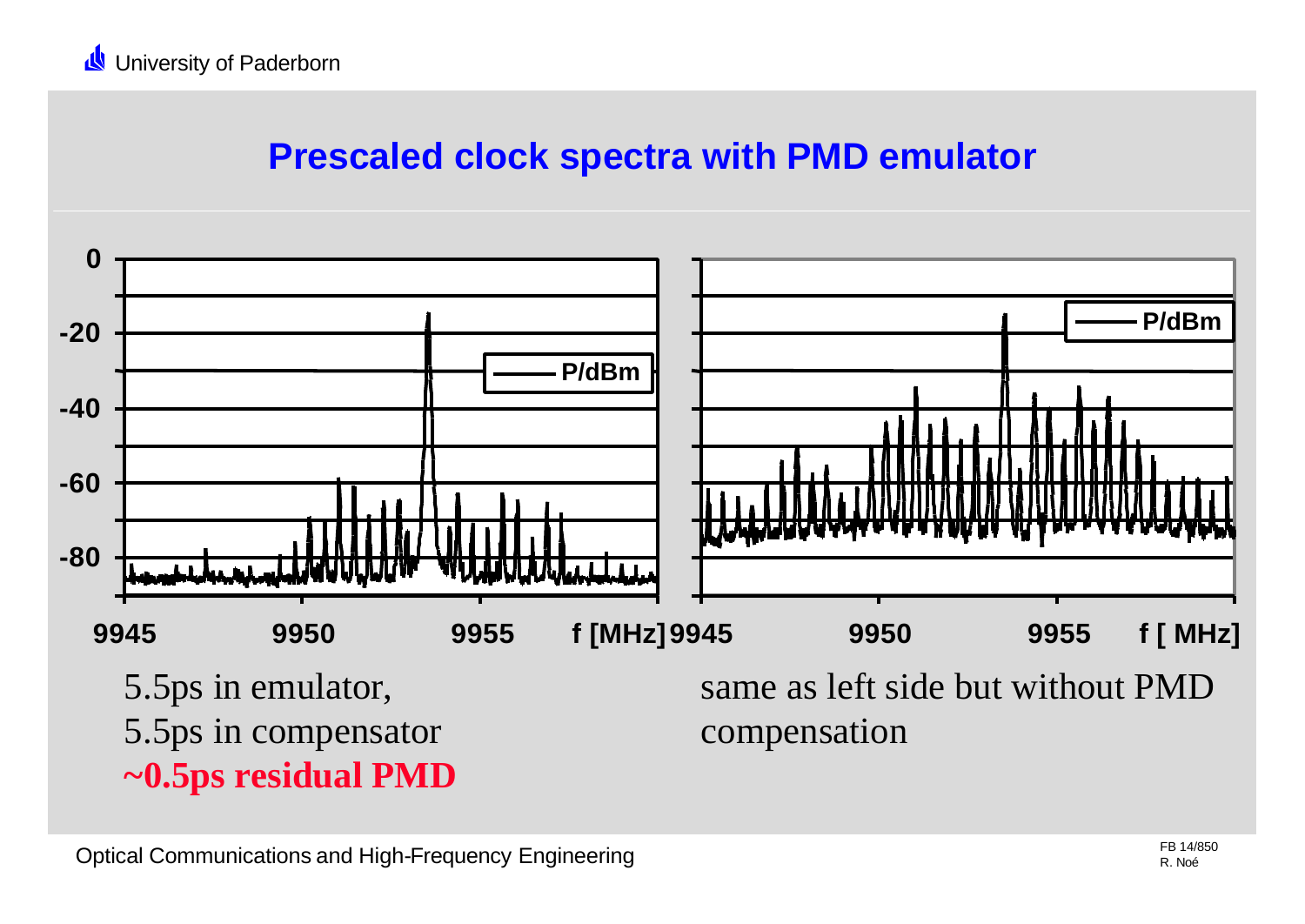## **Results**

- **212km, 4ps in PMD compensator:** 
	- Error-free transmission over 212km in both polarization channels over 1 hour, in the presence of endless polarization changes of  $\sim 0.4$ rad/s
	- Additional finite polarization changes tolerable (stepper motor vibrations, manual fiber handling)
- **PMD** emulator, 5.5ps in PMD compensator:
	- 0, 2, 4, 5.5 and 6ps of DGD tolerated error-free, including endless polarization changes
	- Without PMD compensation transmission was error-free for 0 and 2ps, but not for  $\geq 4$ ps.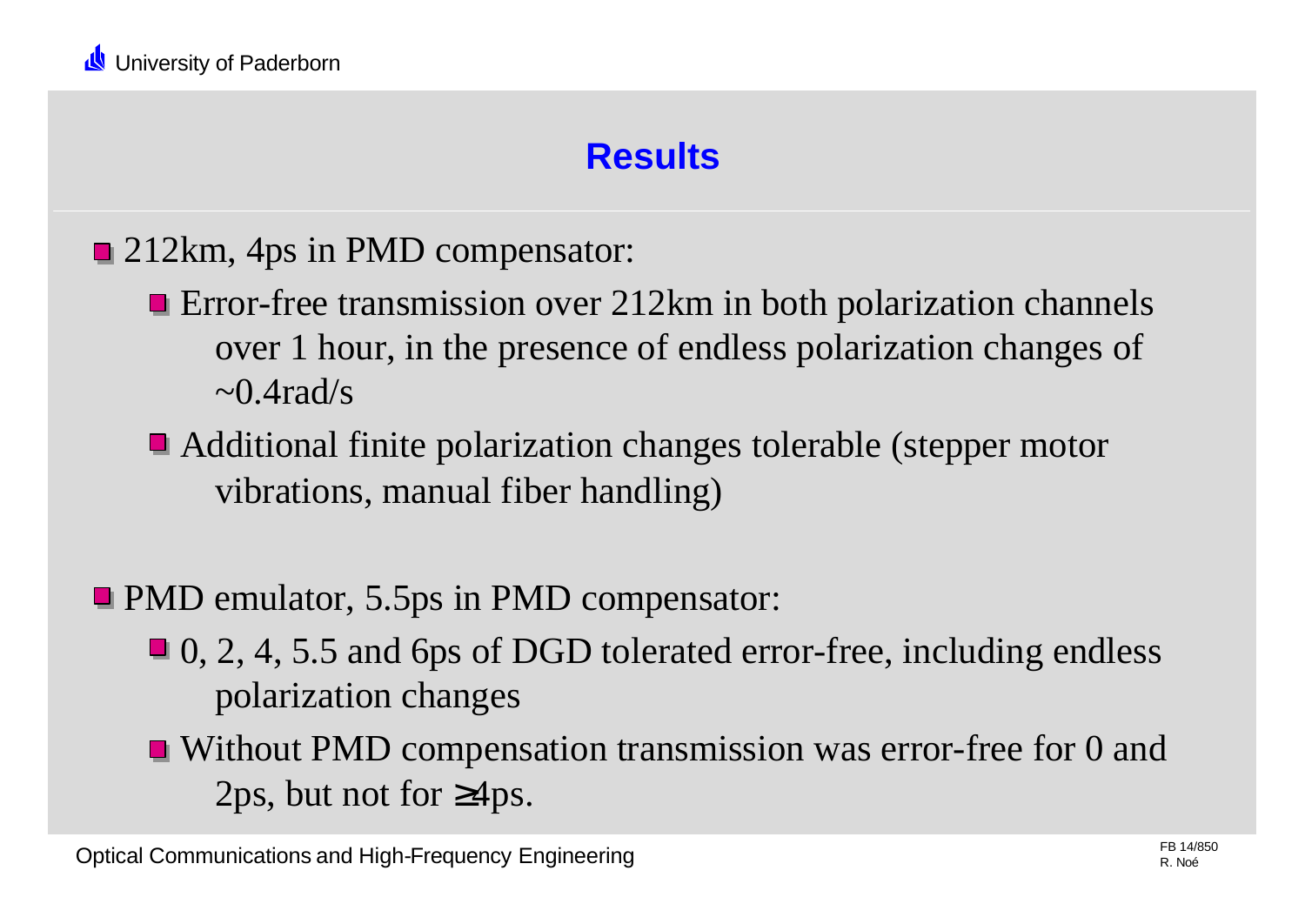## **Effects on RZ PolDM signals in the presence of interchannel phase modulation**



Optical Communications and High-Frequency Engineering FB 14/850<br>R. Noé